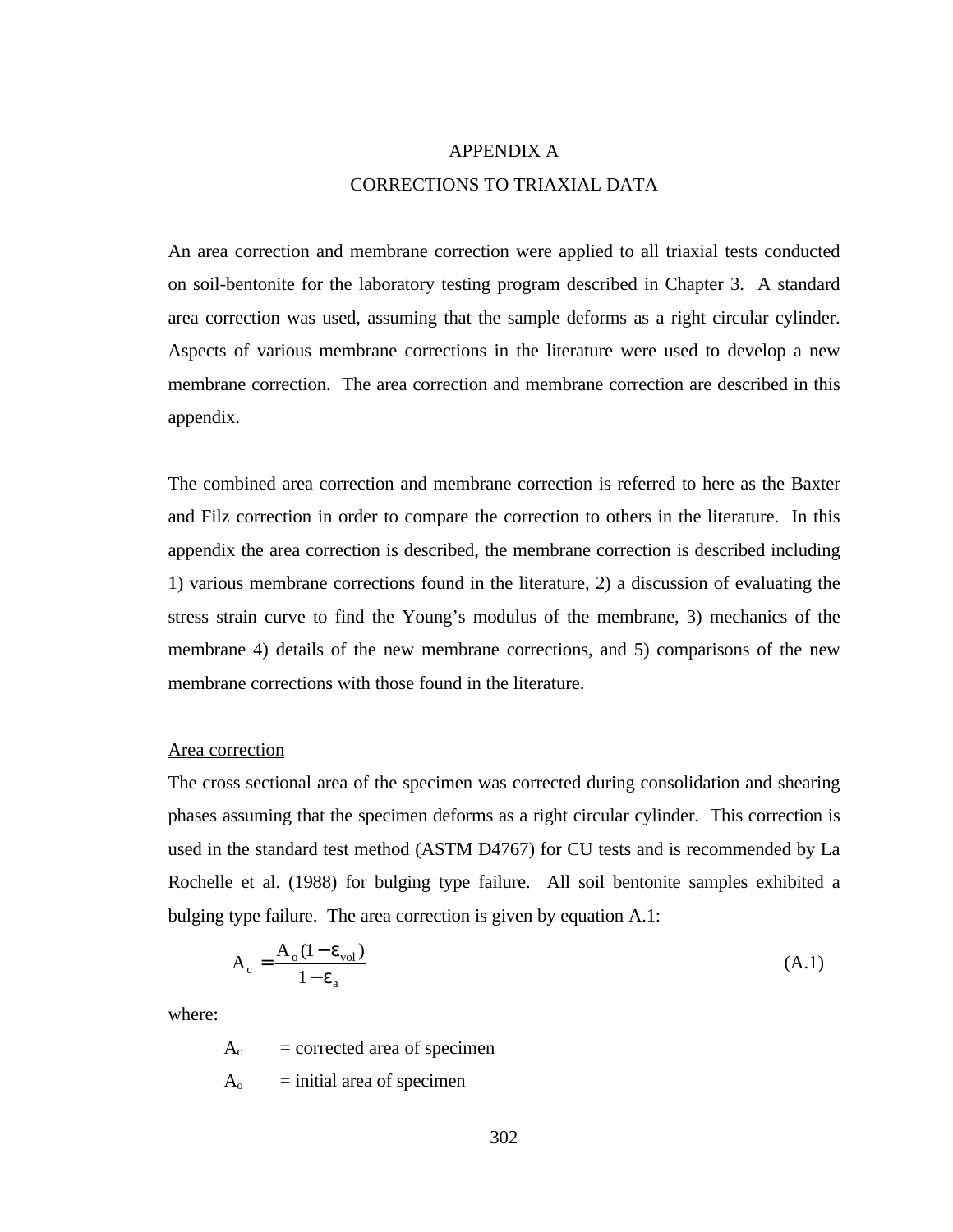$\epsilon_{\text{vol}}$  = volumetric strain of sample

 $\varepsilon_a$  = axial strain of sample

#### Membrane Correction

It is generally well established in the literature that the membrane provides resistance to the applied loads and that it may be necessary to correct for it's contribution. The ASTM standard D4767 provides a membrane correction and recommends correcting for the strength of the membrane if the error in deviator stress due to strength of the membrane will be greater than 5%. The error due to the axial strength of the membrane during consolidation and shear phases was estimated for SB1, the soil-bentonite tested in the laboratory testing program. The error in deviator stress for CU tests was typically 8% but was as high as 22% for tests at low stresses.

Many membrane corrections, such as the one in ATSM D4767, neglect strains in the membrane that occur during the consolidation phase. For the soil bentonite testing, these strains are large since the sample is consolidated from a very high slump consistency in the triaxial cell. A new procedure to correct for the membrane was formulated based on aspects of other membrane corrections in the literature.

#### Literature Review of Membrane Corrections

A review of the literature indicated several main issues for membrane corrections. Henkel and Gilbert (1952) ran experiments to show that the strength of the membrane is proportional to the stiffness of the membrane. They developed two theories to estimate the strength of the membrane during undrained shear called the compression shell theory and hoop stress theory. Duncan and Seed (1967) recommend correcting for the consolidation phase and incorporating the changing area of the membrane. La Rochelle et al. (1988) recommend incorporating the initial diameter of the membrane which may be different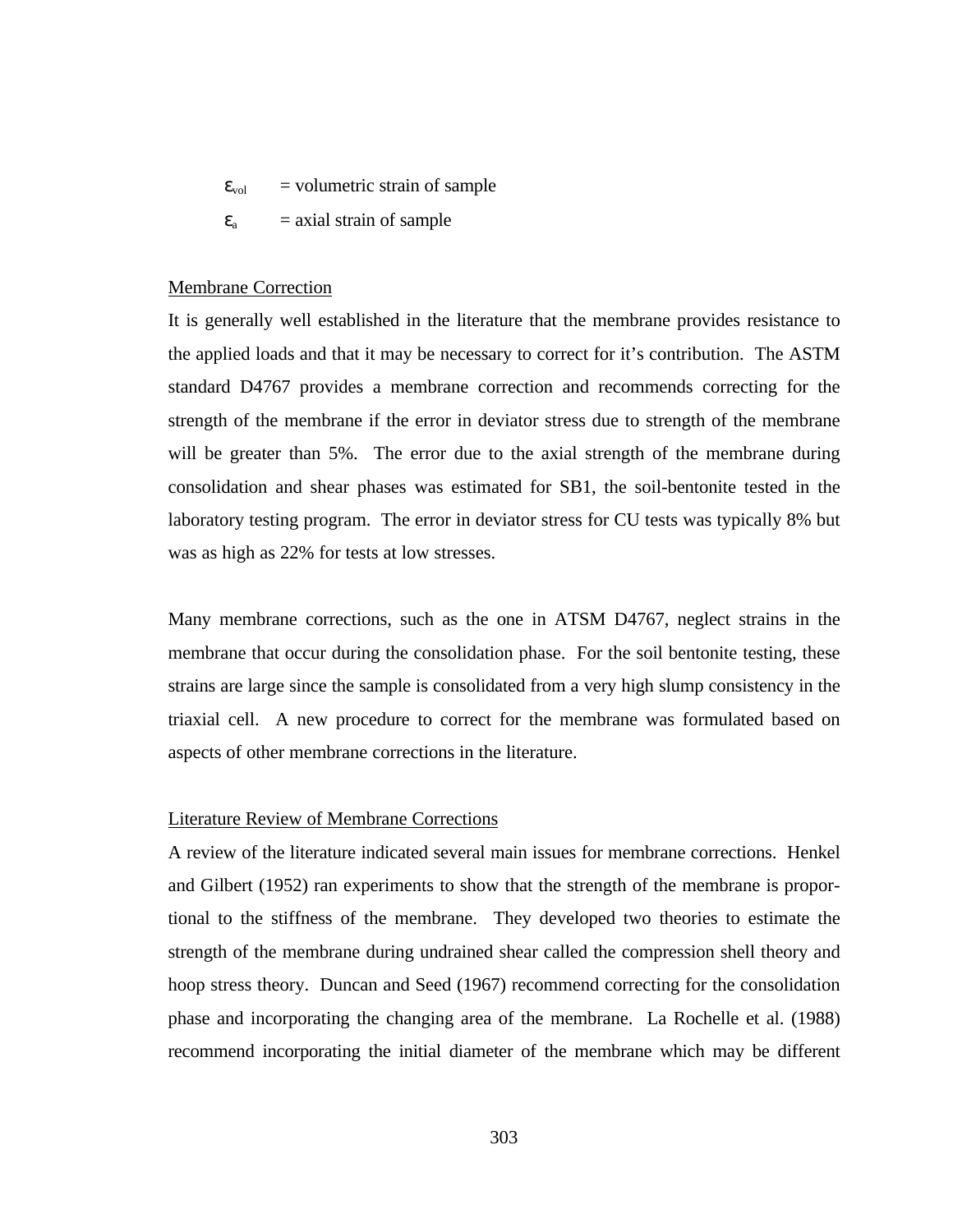from the initial diameter of the specimen. There are different recommendations on how to estimate the Young's modulus of the membrane.

According to Henkel and Gilbert (1952), the compression shell theory would apply if the cell pressure was able to keep the membrane up against the sample. The membrane and the sample would deform together with the deformation assumed to be a right circular cylinder. The membrane was described as a compression shell around the sample. Poisson's ratio for the sample and the membrane was assumed to be 0.5 for undrained loading. Provided that the sample and membrane deform together, no circumferential stresses were assumed to develop in the membrane. The axial stress in the membrane was estimated using elastic theory. A correction to reduce the axial stress in the sample was calculated.

According to Henkel and Gilbert (1952), the hoop stress theory would apply if the membrane "buckled', which was taken to mean to separate from the sample. If bucking occurred, the increase in diameter of the specimen would induce circumferential strains in the membrane that restrict the specimen laterally. Elastic theory was used to calculate the radial stress in the membrane caused by radial deformation of the sample. A correction to increase the lateral stress on the sample was calculated; however, there appears to be a small error in this correction.

The authors also devised a method to estimate the extension modulus of the membrane using a load-extension test. This modulus, M, is given in units of load per inch per strain and is related to the Young's modulus, E, by the following equation

$$
E = M/t
$$
 (A.2)

where  $t =$  thickness of the membrane.

Duncan and Seed (1967) modified the compression shell theory to incorporate the stresses and strains that occur during consolidation. The correction is based on previous work by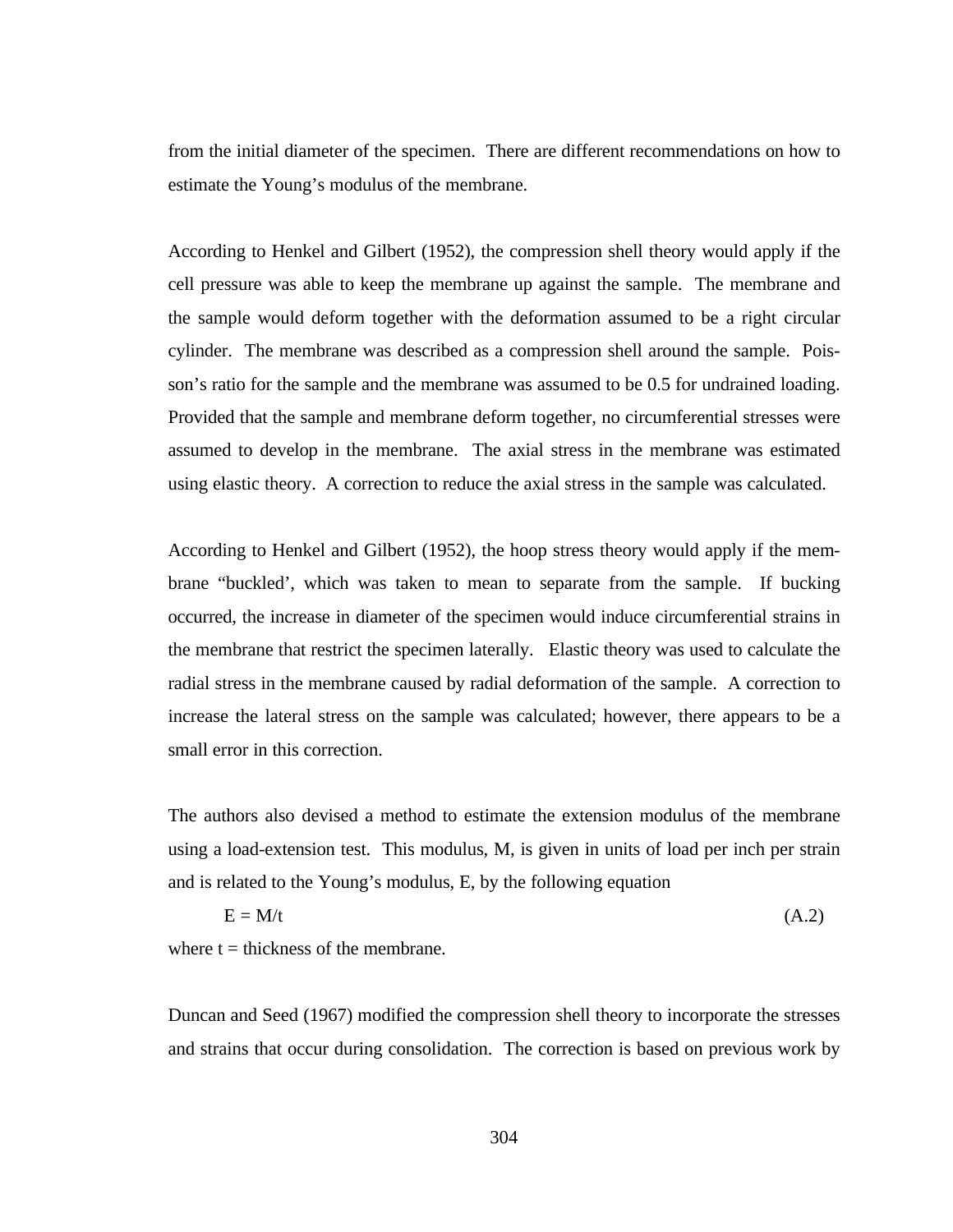Duncan (1965). The area of the sample and the area of the membrane are both corrected for right circular cylinder deformation.

La Rochelle et al. (1988) recommend Henkel and Gilbert's compression shell correction and proposed a new hoop stress correction. They ran experiments on rubber dummies to model both theories. In both of the cases, they added a correction to the radial stress to account for the fact that the membrane typically has a different initial diameter than the sample. They compared the diameter of the sample after consolidation with the initial diameter of the membrane and recommended a correction to increase the radial confining pressure after consolidation. They suggested a new hoop stress correction to fit with their experimental results.

The correction recommended by ASTM decreases the axial stress in the sample due to the axial contribution of the membrane during shearing. It appears to be the same as the compression shell theory modified to correct for the changing area of the membrane; however, no derivations are given.

The correction use for this research is based on the compression shell theory with modifications suggested in the literature. It was observed during testing that the cell pressure kept the membrane up next to the sample and the sample and membrane deformed together. The compression shell theory was modified to 1) account for stress and strain of the membrane during consolidation, 2) correct both the sample area and the membrane area for right circular cylinder deformation, and 3) incorporate the initial diameter of the membrane. In addition, the initial tangent modulus was used instead of as average secant modulus.

It was decided that the hoop tension theory did not apply for the testing on soil-bentonite specimens, although it was observed that wrinkles in the membrane developed during the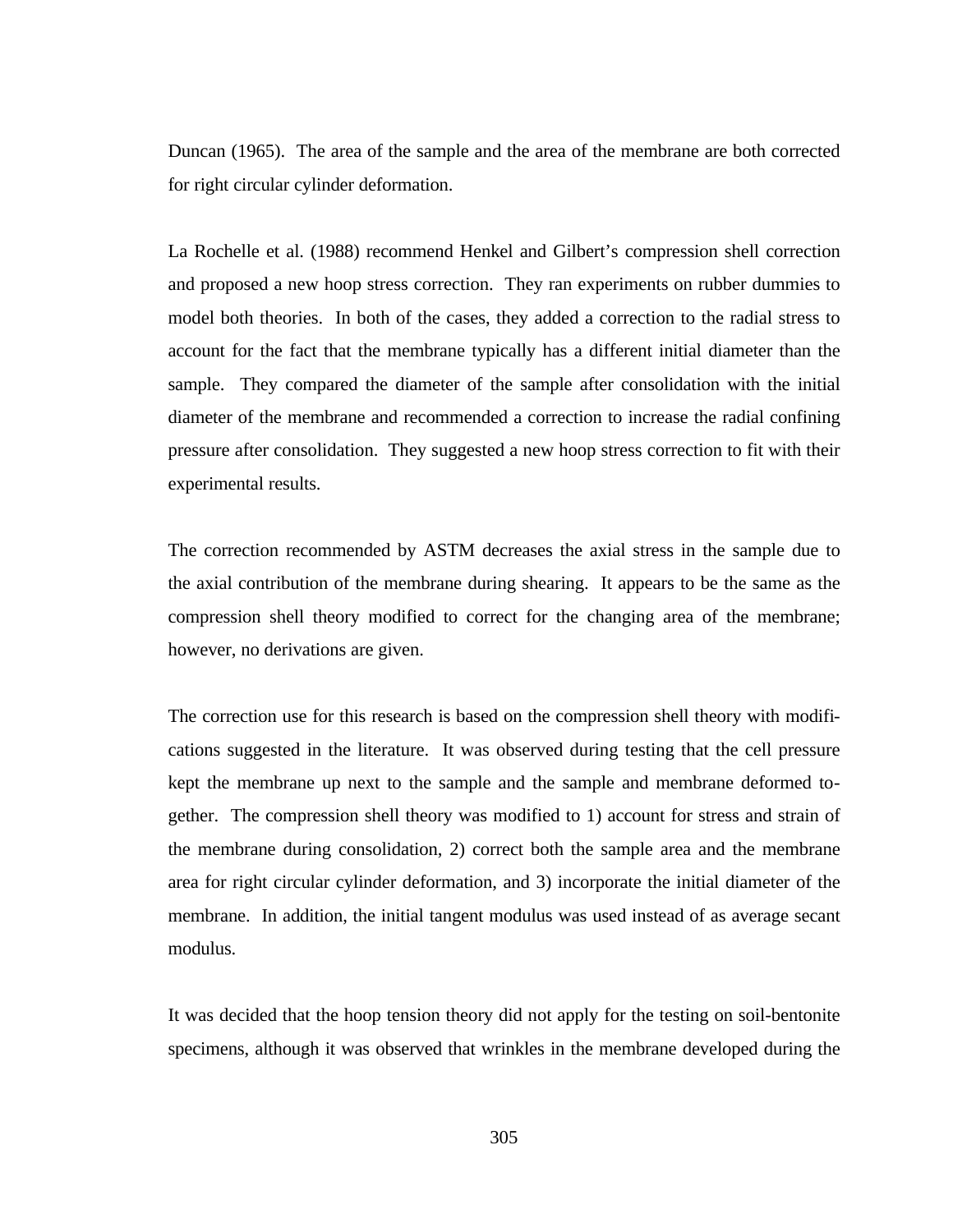shearing phase at large strains. The wrinkles first formed as small dots where the membrane would separate from the specimen. The dots progressively expanded horizontally into thin lines that extended a quarter of the way or a half of the way around the sample. It is assumed that this is what Henkel and Gilbert (1952) and other researchers referred to as buckling of the membrane. Henkel and Gilbert assumed buckling would release the axial strain in the membrane and that the tangential strains in the sample would cause tangential stress in the membrane. The overall effect would be a lateral restraining of the sample by the membrane or an increase in the minor effective stress. Contrary to Henkel and Gilbert, it was assumed that the wrinkles released the axial strains in the membrane in a local area only. It was observed that the membrane above and below the wrinkle was held firmly next to the sample and continued to deform with the sample. At the location of the wrinkle, the membrane was observed digging into the sample and restricting the sample; however the effect of the wrinkle was neglected since the effect was seen to be a local one. As noted by Henkel and Gilbert (1952), the effect of the membrane is actually a complex combination of the two modes.

## Young's modulus of the membrane

Two issues about the modulus of the membrane were discovered from the literature review. The first is how to evaluate the modulus of the membrane and the second is whether to correct for the changing area of the membrane during the triaxial test.

Most references (ASTM D4767, La Rochelle et al. 1988, Head 1986) recommend the same procedure to measure the Young's modulus, E, based on an extension test proposed by Henkel and Gilbert (1952). The test involves stretching a 1 inch wide loop of the membrane with weights and measuring the axial deformation. This test was performed on the membranes used for soil bentonite testing. The stress-strain relationship was found to be linear to approximately 6% axial strain after which the response became less stiff. The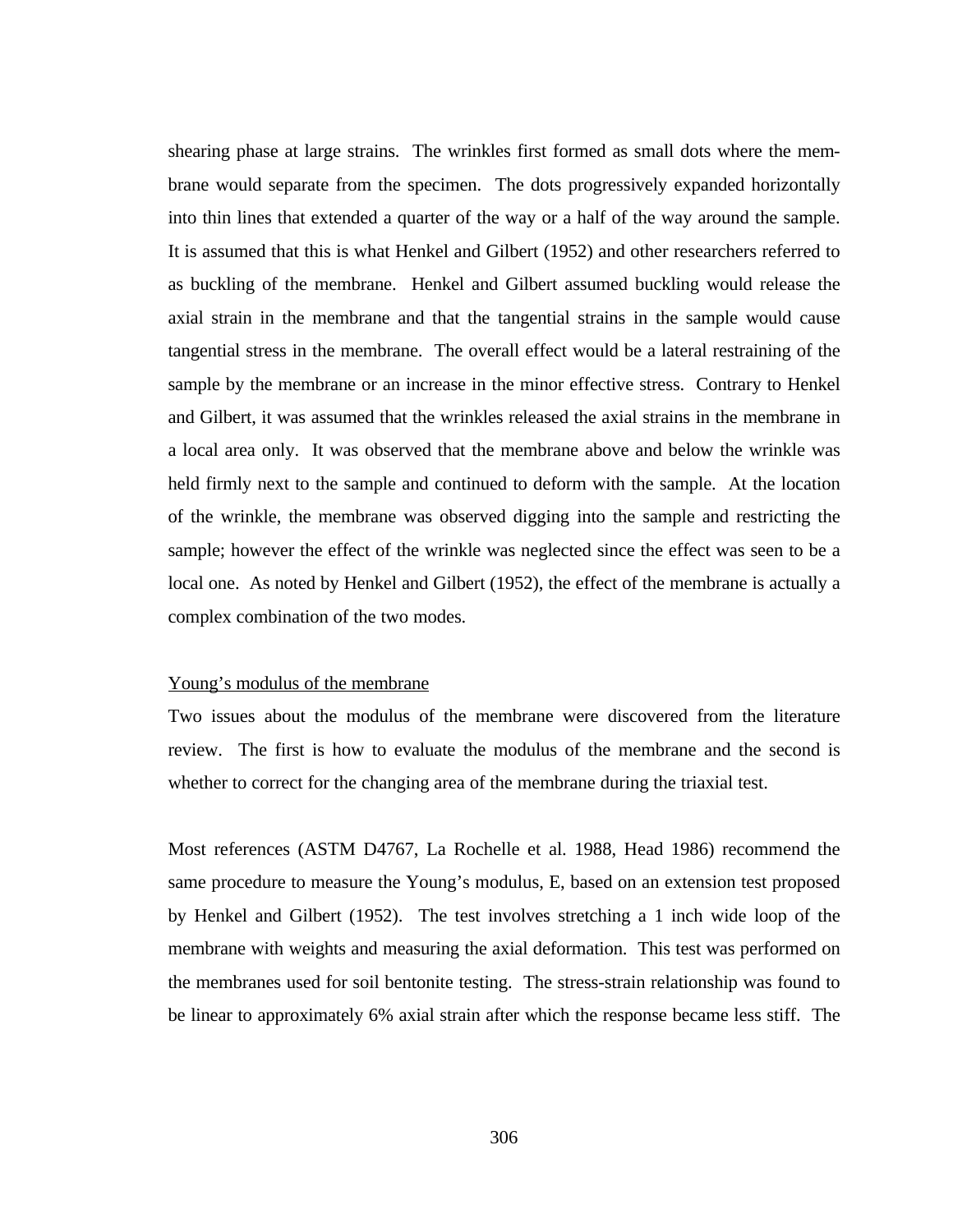stress in the membrane was calculated based on the original dimensions of the membrane. A schematic of the experimental extension test is shown in Figure A.1.

Most researchers recommend using an average secant modulus from the extension test (Henkel and Gilbert 1952; La Rochelle et al. 1988), and do not correct for the changing area of the membrane during the triaxial test. It was decided that this procedure would only be appropriate for representing another extension test because the modulus was determined from an extension test and during the triaxial test the membrane undergoes compression. During the extension test, the thickness of the membrane decreases with axial strain, and the actual stress in the membrane is higher. Using the secant modulus from the extension test, incorporates the effect of the decreasing cross sectional area of the membrane. If it was possible to run a simple test with the membrane in compression without failure, the experimental curve based on the original area of the membrane area would curve upward and lie above the extension curves. A schematic of an experimental compression test is shown in Figure A.1.

Assuming the membrane is linear elastic, if the stress was corrected for the changing area of the membrane, the stress-strain curve of the extension curve would be straight. A schematic of a stress-strain curve for a constant Young's modulus is shown in Figure A.1. The curve lies above the experimental extension curve.

It was decided to use the initial tangent modulus to estimate the straight portion of the stress-strain curve, and to correct the area of the membrane during the triaxial test.

In contrast, most researchers recommend using some sort of average extension secant modulus (Henkel and Gilbert 1952; La Rochelle et al. 1988), and do not correct for the changing area of the membrane. Duncan and Seed (1967) corrects for the changing area of the membrane but does not recommend how to evaluate the modulus. It appears that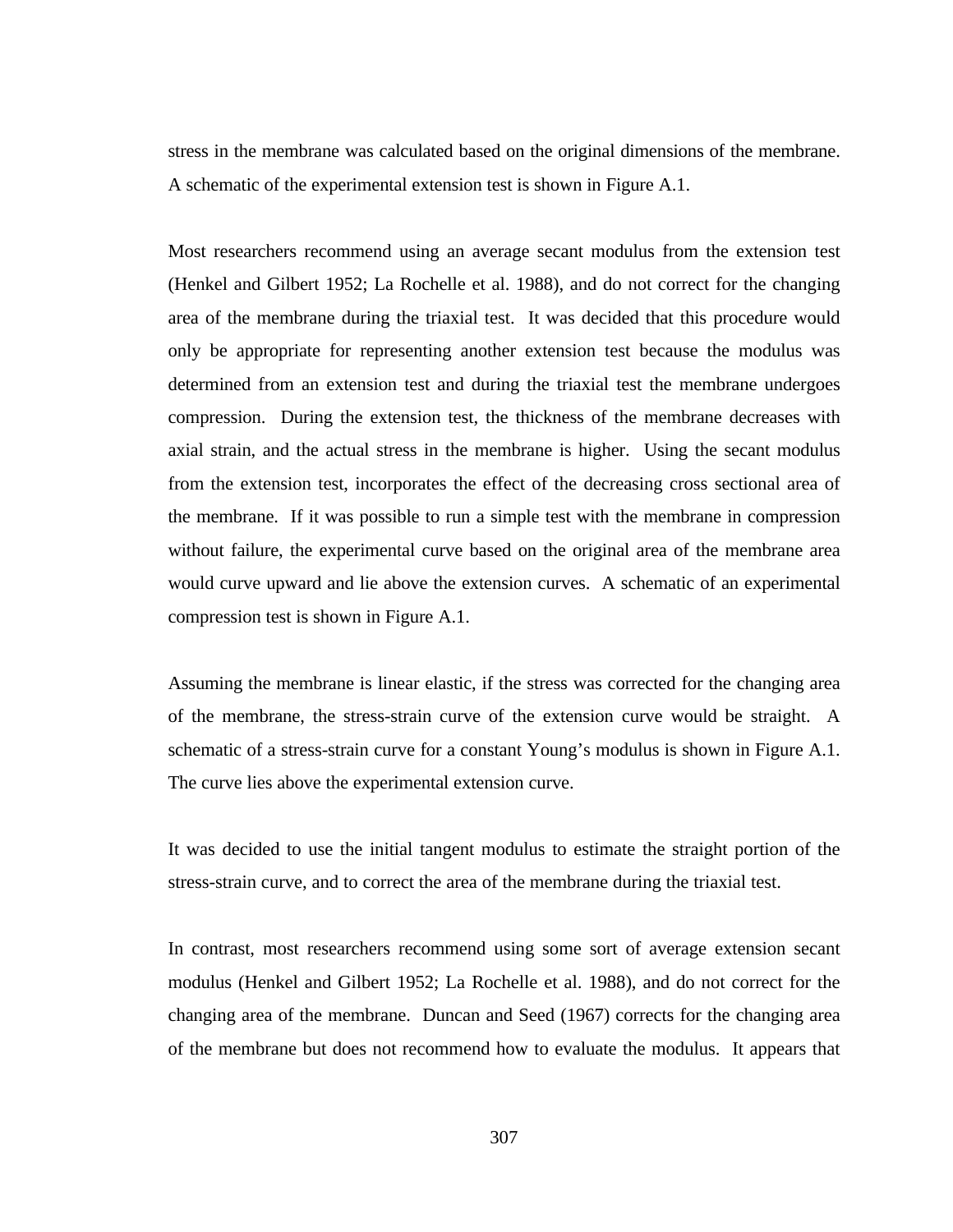the ASTM correction corrects for the changing area of the membrane, but also does not recommend where to evaluate the modulus.

It was found that the difference between using the secant modulus evaluated at 15% (216 psi) and the initial tangent modulus (256 psi) is slight as discussed below.

## Baxter and Filz Membrane Correction

To analyze the membrane it was assumed that the membrane is linear elastic and is incompressible (Poisson's ratio  $= 0.5$ ). It was observed during testing that the sample and the membrane behave as a composite material. The cell pressure presses the membrane up next to the sample and they deform together during both consolidation and shear. It was assumed that the sample and membrane deform together as a right circular cylinder.

During the consolidation phase, the cell pressure applies an axial stress and radial stress to the sample and membrane. Most of the pressure is taken up by the sample, but a small part of the axial and radial load is taken up by the membrane. During shearing, an additional axial load is applied to the specimen and membrane, and again the membrane takes up part of the applied axial load. To calculate the loads in the membrane, the membrane is treated as a thin walled cylinder so that the tangential stress can be considered constant throughout the thickness of the membrane. This assumption is considered valid for cylinders that have a thickness less than one tenth of the inner radius (Popov 1990). The membrane meets this criterion, since the thickness is approximately  $1/200<sup>th</sup>$  of the radius of the specimen.

The stresses in the membrane consist of the axial stress ( $\sigma_a$ ), tangential stress ( $\sigma_t$ ), and radial stress ( $\sigma_r$ ). The tangential stress is also sometimes referred to as the hoop stress or circumferential stress. Assuming that the membrane acts like a thin-walled cylinder, the tangential stress can be assumed to be constant across the thickness of the membrane.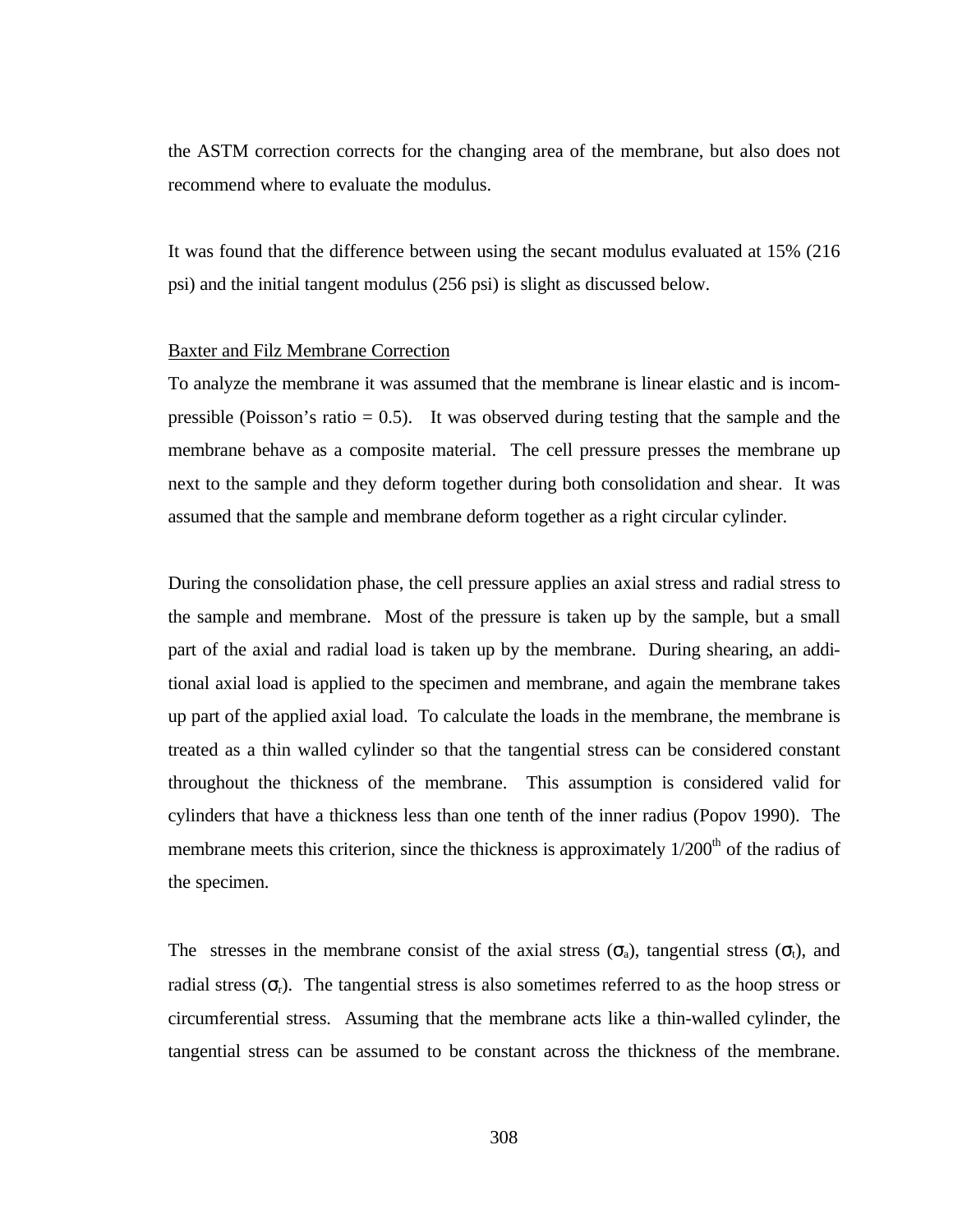The axial strain, tangential strain, and radial strain are defined in equations A.3 through equations A.5. The axial strain is calculated from the change in height divided by the initial height. The tangential strain is calculated from the change in the circumference divided by the initial circumference, which reduces to equation A.4. The radial strain is calculated from the change in thickness divided by the initial thickness.

$$
\varepsilon_{\rm a} = \frac{\mathbf{h}_{\rm o} - \mathbf{h}}{\mathbf{h}_{\rm o}} \tag{A.3}
$$

$$
\varepsilon_{t} = \frac{d_{o} - d}{d_{o}} \tag{A.4}
$$

$$
\varepsilon_{\rm r} = \frac{\rm t_{\rm o} - t}{\rm t_{\rm o}} \tag{A.5}
$$

where:

| $h_{o}$      | $=$ initial height of membrane      |
|--------------|-------------------------------------|
| h            | $=$ height of membrane at time t    |
| $d_{o}$      | $=$ initial diameter of membrane    |
| <sub>d</sub> | $=$ diameter of membrane at time t  |
| $t_{o}$      | $=$ initial thickness of membrane   |
|              | $=$ thickness of membrane at time t |

The governing equations at a point in the membrane, assuming the membrane is elastic, are given in equations A.6 through A.8.

$$
\varepsilon_{a} = \frac{1}{E} \left[ \sigma_{a} - v (\sigma_{t} + \sigma_{r}) \right]
$$
\n(A.6)

$$
\varepsilon_{t} = \frac{1}{E} \left[ \sigma_{t} - v (\sigma_{a} + \sigma_{r}) \right]
$$
\n(A.7)

$$
\varepsilon_{\rm r} = \frac{1}{\rm E} [\sigma_{\rm r} - v(\sigma_{\rm a} + \sigma_{\rm t})] \tag{A.8}
$$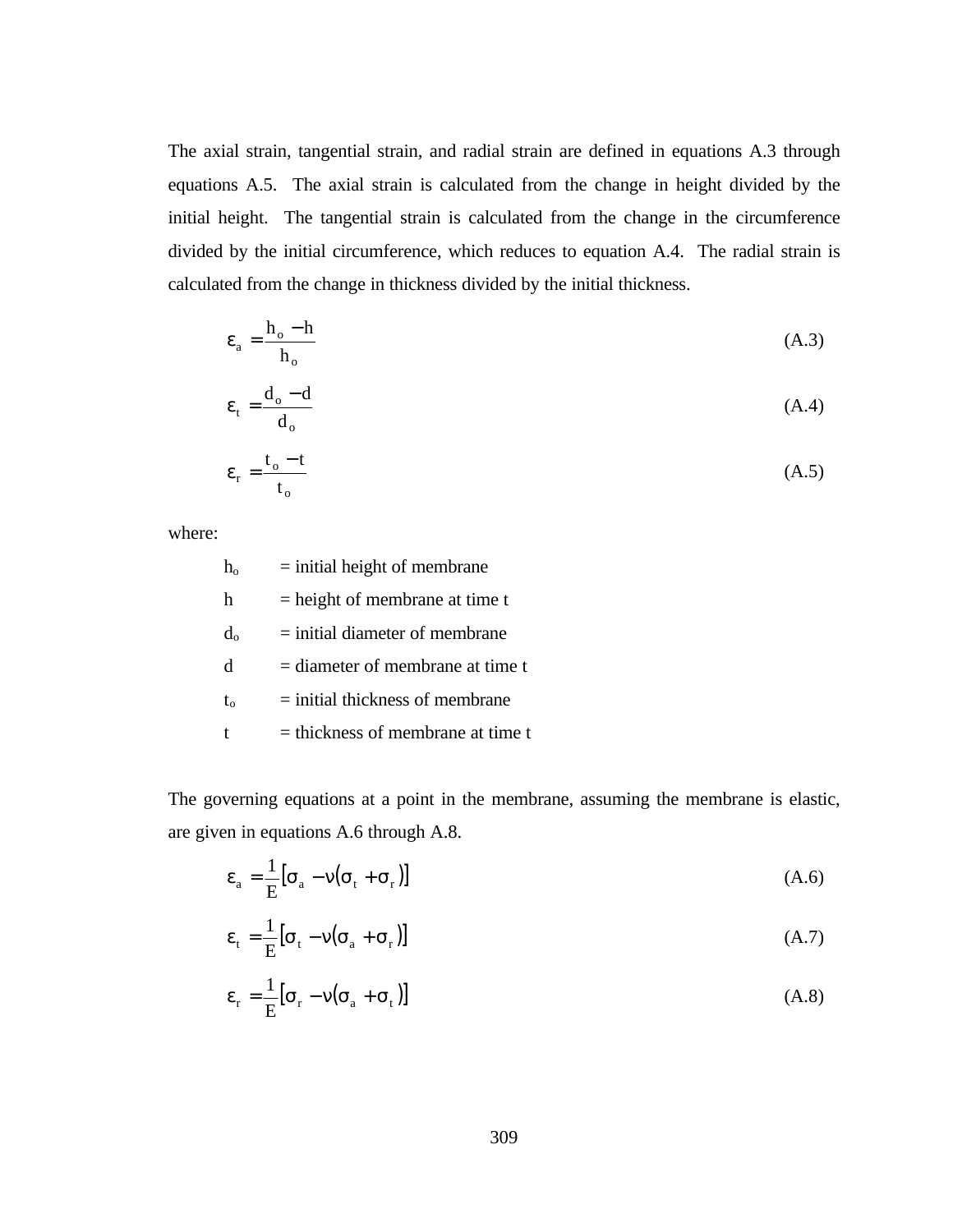During consolidation, the cell pressure applies an axial and radial stress on the sample and membrane. It is convenient to assume that the cell pressure and radial stress on the membrane is zero and calculate the stresses in the membrane in excess of the cell pressure. Based on experimental observation, it was assumed that the membrane was unstretched during the forming of the sample when the soil bentonite was spooned into the mold. This was taken as the initial dimensions of the membrane. After the consolidation phase, the cell was disassembled and the height and the diameter of the specimen and membrane was measured. After consolidation, the axial strain and tangential strain of the membrane was calculated. Equations A.9 and A.10 were used to solve for the axial stress and tangential stress in the membrane, assuming that the radial stress was zero.

$$
\sigma_a = E(\epsilon_a + \epsilon_t \upsilon)/(1 - \upsilon^2) \tag{A.9}
$$

$$
\sigma_t = E(\varepsilon_a v + \varepsilon_t)/(1 - v^2) \tag{A.10}
$$

The radial strain was found from equation A.8 and the thickness of the membrane at the end of consolidation was calculated from equation A.5. Knowing the stresses in the membrane, corrections were made to the stresses on the specimen using equations A.11 and A.12. The corrections were subtracted from the major and minor principal stress in the specimen.

$$
\Delta \sigma_{1 \text{ con}} = 4 \sigma_{a} t / D \tag{A.11}
$$

$$
\Delta \sigma_{3\,\text{con}} = \sigma_t t / r \tag{A.12}
$$

where:

 $t =$  thickness of membrane after consolidation

 $D =$  diameter of sample after consolidation

 $r =$  radius of sample after consolidation

 $\sigma_a$  = axial stress in membrane after consolidation

 $\sigma_t$  = tangential stress in membrane after consolidation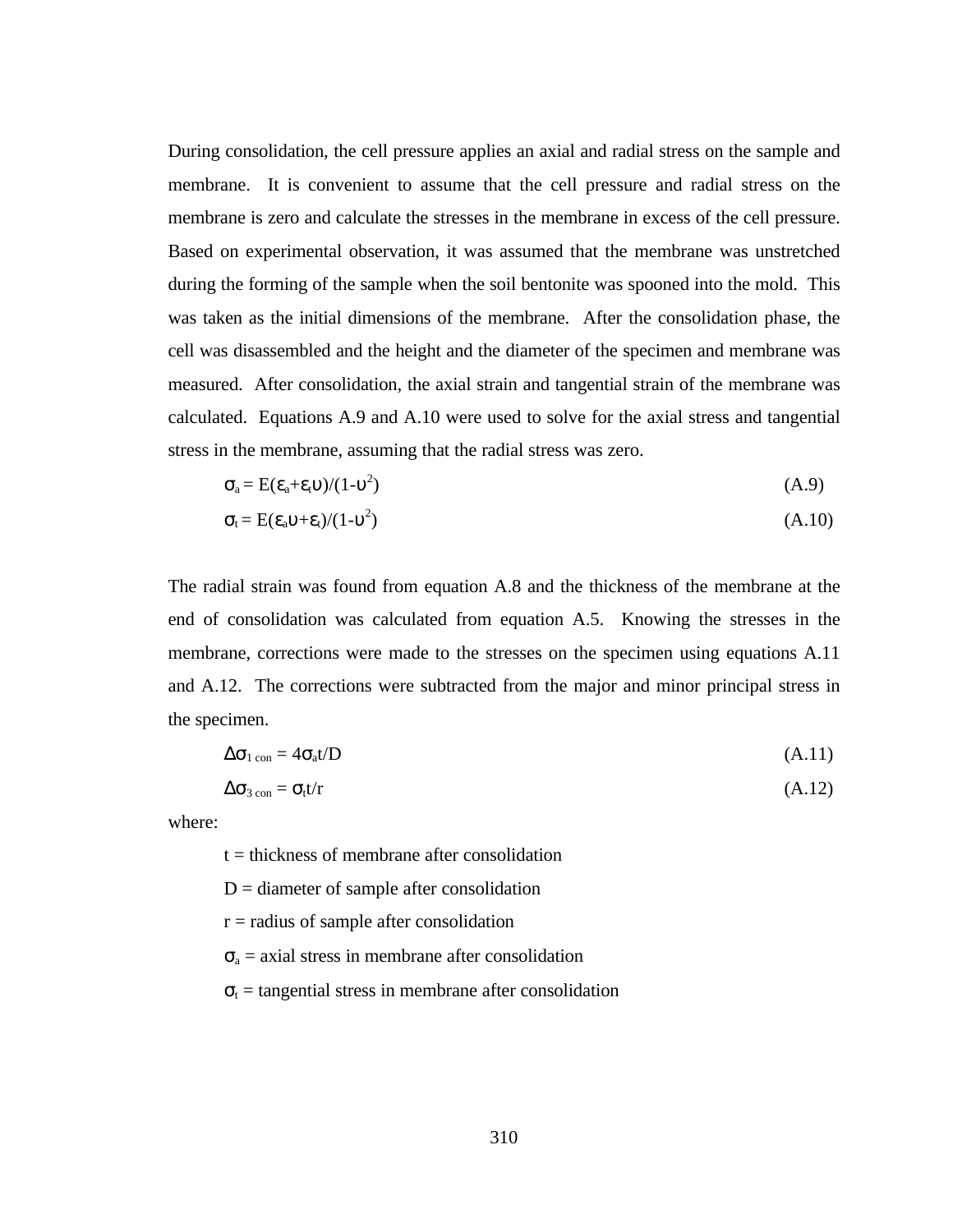During shearing, a correction was made to the major principal stress in the specimen using equation A.13.

$$
\Delta \sigma_{1,\text{shear}} = \frac{4\epsilon_{a} t_{o} E}{D_{o} (1 - \epsilon_{\text{vol}})}
$$
(A.13)

where:

 $\varepsilon_a$  = axial strain measured from the beginning of shear  $\varepsilon_{\text{vol}}$  = volumetric strain measured from the beginning of shear  $t<sub>o</sub>$  = thickness of the membrane at the beginning of shear  $D<sub>o</sub>$  = diameter of the sample at the beginning of shear.

The area and membrane correction together is referred to here as the Baxter and Filz correction. The stress paths for three CU tests with the Baxter and Filz correction on soilbentonite mixture SB1 are shown in Figure A.2 by the solid lines. Also shown in the figure are the uncorrected triaxial data as indicated by the dotted lines. The figure shows that a linear failure envelope that passes through the origin can be drawn from the corrected data but not from the uncorrected data.

The effect of various components of the Baxter and Filz corrections are shown in Figure A.3. In Figure A.3a, the stress path for a CU test is shown with the Baxter and Filz correction with and without the membrane correction during the consolidation phase. The correction during the consolidation phase translates the curve to the left and reduces the deviator stress, resulting in a lower strength. In Figure A.3b, the correction with and without the area correction is shown. Without the area correction, the failure line does not pass through the origin. In Figure A.3c, the correction with and without the membrane correction during the shear phase is shown. Without the correction, the failure line does not pass through the origin. In Figure A.3d, the correction using a secant modulus at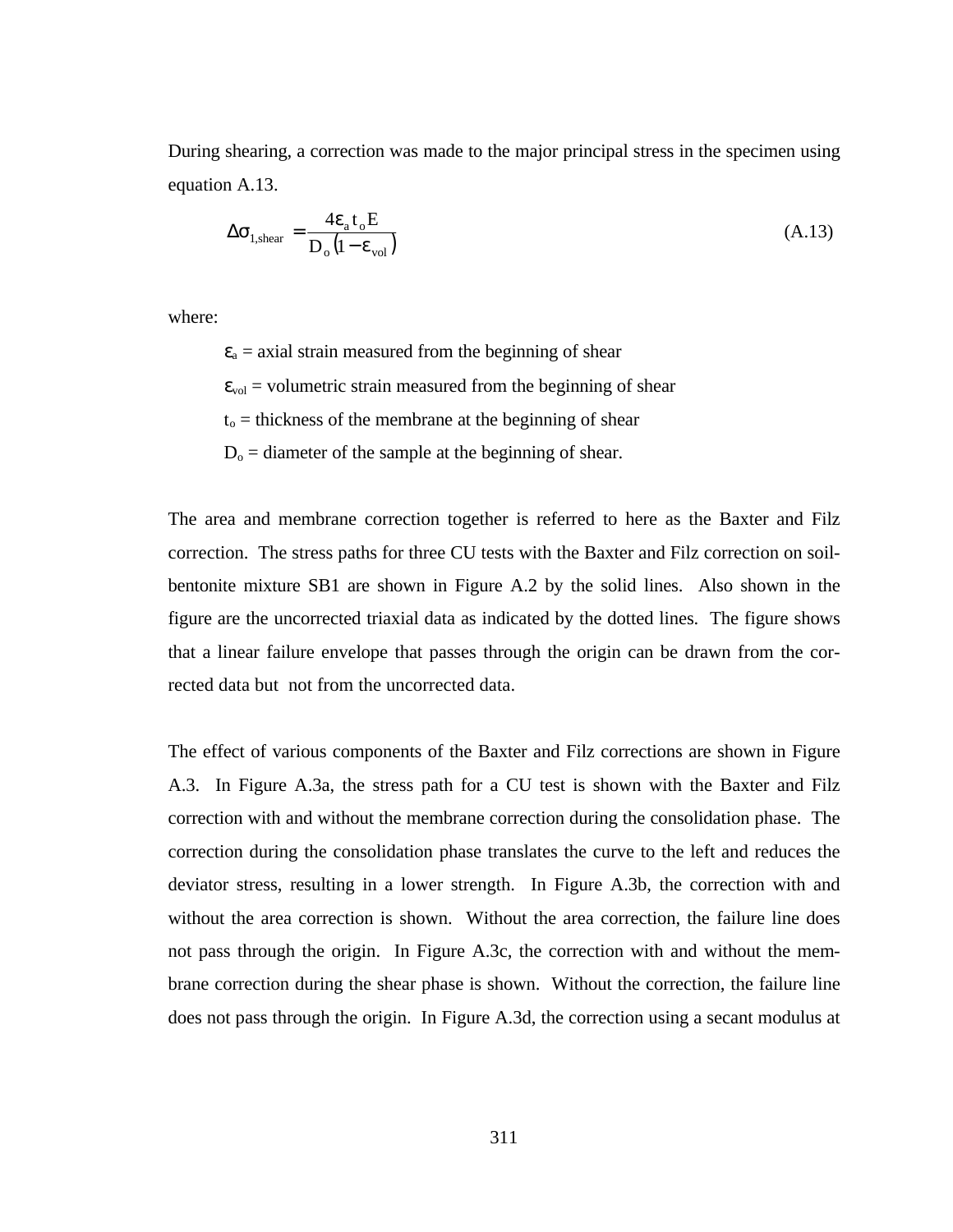15% axial strain (E=216 psi) and an initial tangent modulus (E=256 psi) is shown. The figure shows that the effect is small.

#### Comparison with published corrections

A comparison of the Baxter and Filz corrections with those in the literature are shown in Figure A.4. The ASTM correction is shown with the Baxter and Filz correction in Figure A.4a. Most of the difference occurs because ASTM neglects stresses and strains in the membrane during consolidation. An average secant Young's modulus for the membrane was assumed for the ASTM correction instead of the initial tangent modulus, but as shown previously in Figure A.3d this has only a minor effect.

The Henkel and Gilbert (1952) corrections for both compression shell and hoop stress theory are shown in Figure A.4b with the Baxter and Filz correction. Again, most of the difference is because Henkel and Gilbert neglects the stresses in the membrane during consolidation. Also, the membrane area is not corrected and an average secant modulus evaluated over 15% axial strain is used for Henkel and Gilbert. The two theories by Henkel and Gilbert result in similar stress paths. The compression shell theory decreases  $\sigma_1$  and the hoop stress theory increases  $\sigma_3$ , although the compression shell theory results in a slightly larger correction.

The Duncan and Seed (1967) correction is shown in Figure A.4c and is theoretically the closest to the Baxter and Filz correction. Both account for stresses and strains due to the consolidation phase; however, the Duncan and Seed formulation assumes that the initial diameter of the membrane is the same as the initial diameter of the sample. For the soilbentonite tests, the initial diameter of the sample was 2.83 inches and the initial diameter of the membrane was measured as 2.58 inch. Also, according to the Duncan and Seed correction, application of the vertical load during undrained shear may cause changes in the radial stress in the membrane. Although these changes were small (0.04 psi for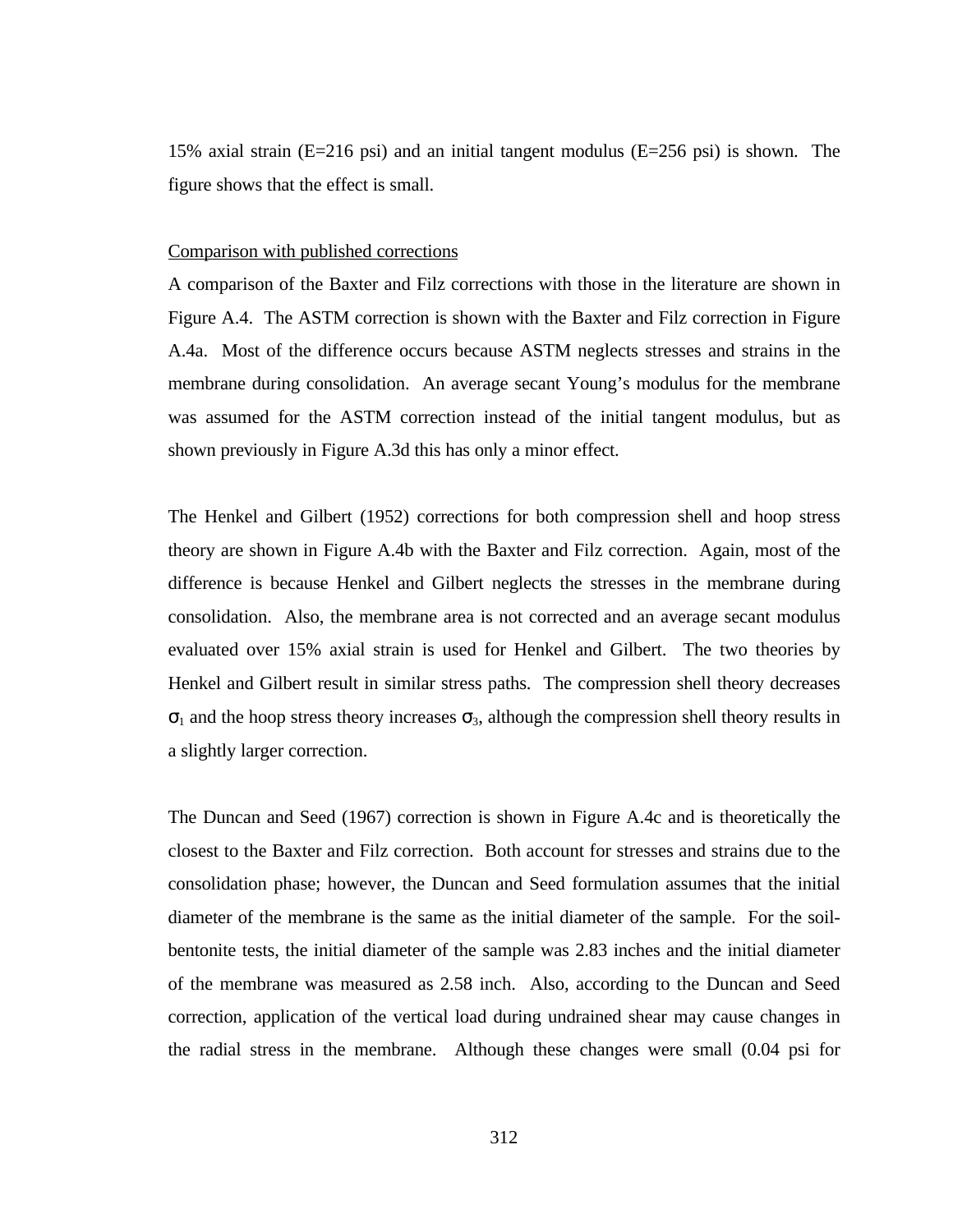CU\_7), they are assumed to be zero for Baxter and Filz. The fact that they are found not be zero for the case of test CU\_7 may indicate that the membrane is not completely incompressible. This effect is small and the differences in the two methods in the figure is due mostly to the assumption of the initial diameter of the membrane.

The La Rochelle et al. (1988) corrections for both compression shell and hoop stress are shown with the Baxter and Filz corrections in Figure A.4d. The La Rochelle corrections consider the influence of the initial diameter of the membrane and recommends an correction to the radial confining pressure. However, they do not address axial compression and strength of the membrane during consolidation. They do not correct for the changing area of the membrane and they recommend an average secant modulus evaluated at 10% extension.

It can be seen from Figure A.4, that the assumptions made for the Baxter and Filz corrections are slightly different from the existing corrections. It is clear that neglecting the stress and strain in the membrane during consolidation can be significant for soil bentonite if the material is consolidated in the membrane from a slurry.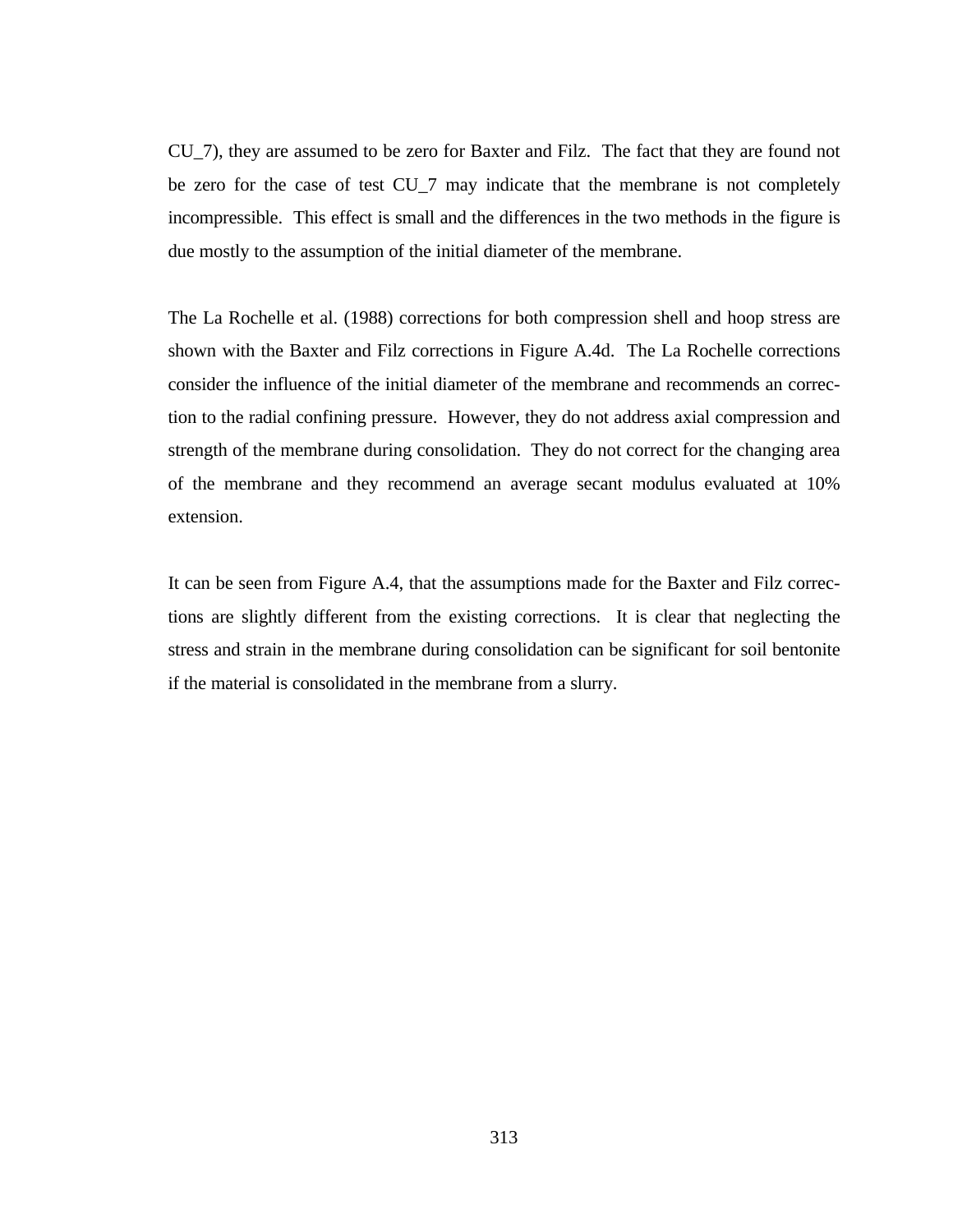

Figure A.1 Schematic of Stress Strain Curves for Membrane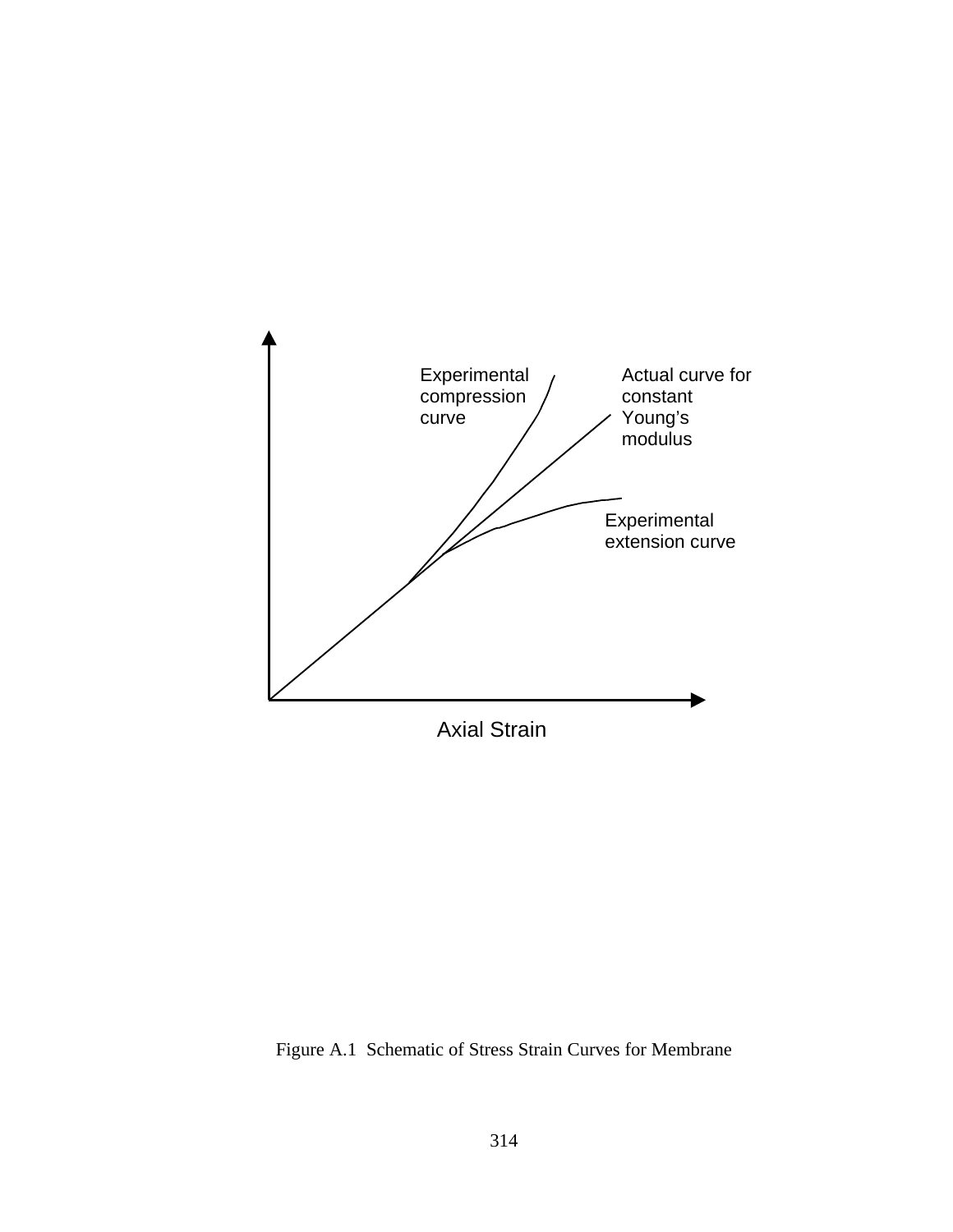

Figure A.2 Stress Paths from CU Tests on SB1 With and Without Baxter and Filz Triaxial Corrections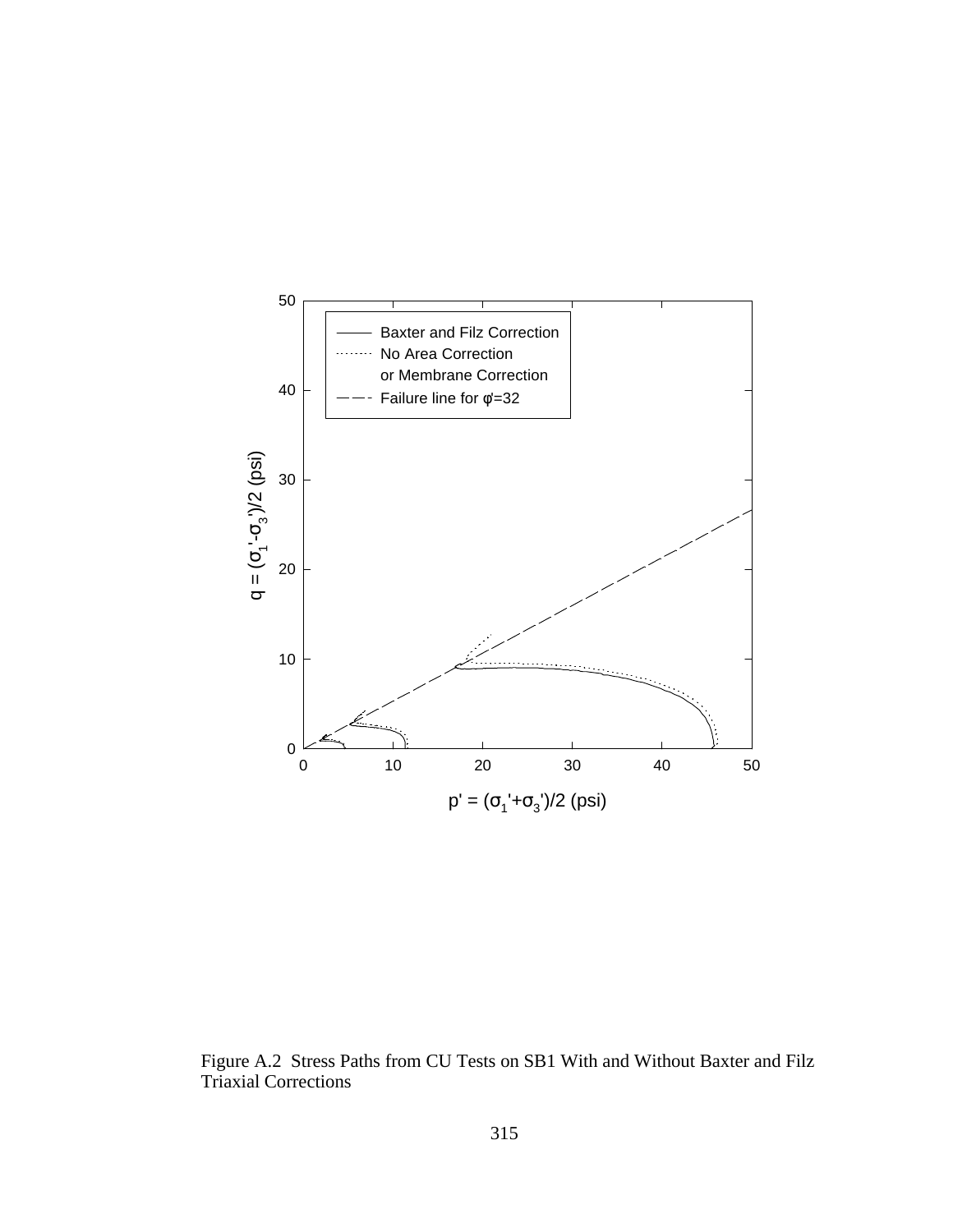

Figure A.3 Effect of Various Components of Baxter and Filz Correction